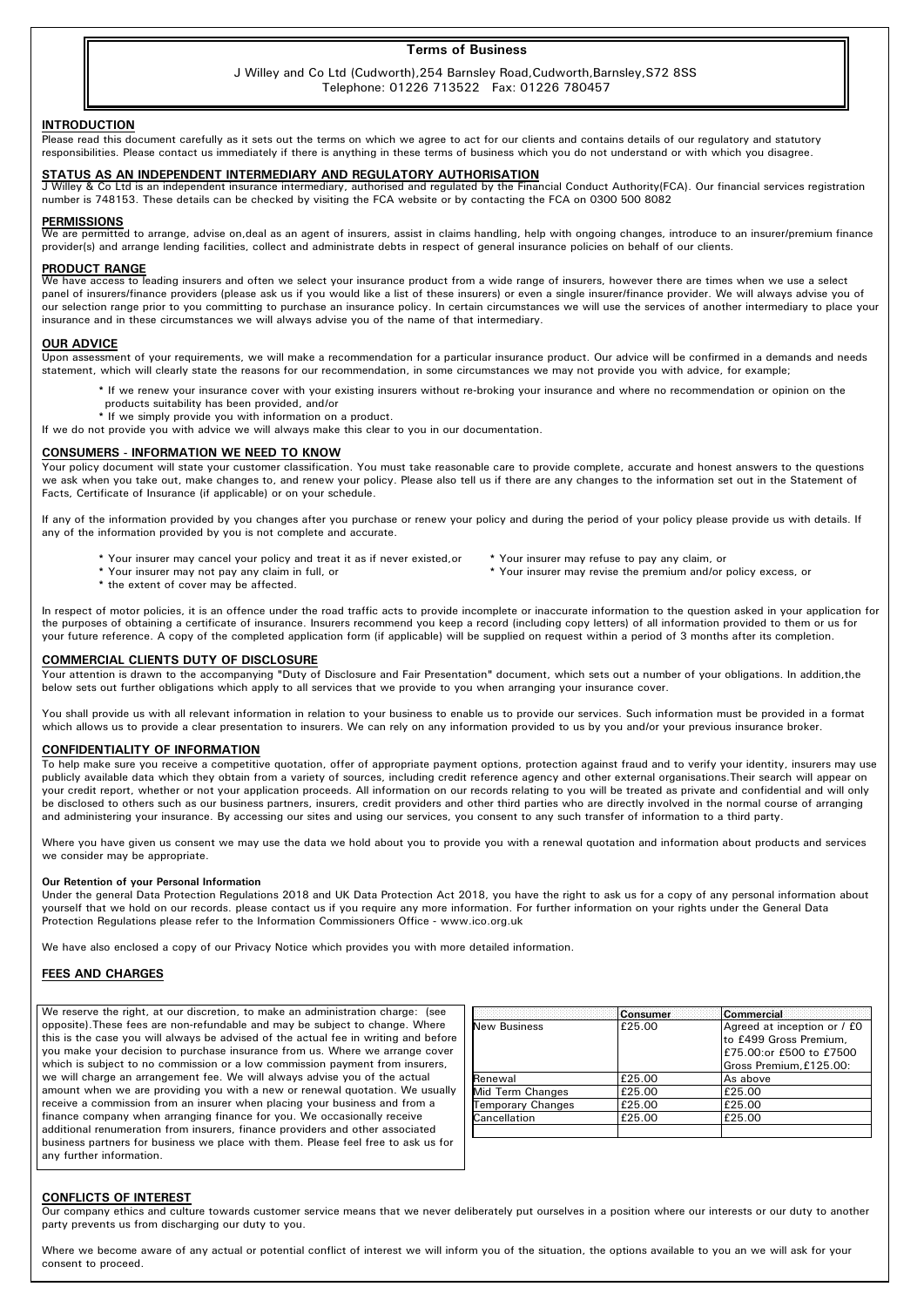## HOW AND WHEN TO MAKE PAYMENTS

You must provide the premium due in cleared funds in accordance with the amounts and payment dates specified in our letter/invoice. Failure to meet the payment date may lead to insurers cancelling your policy. We normally accept payments in cash (subject to a limit of £1500.00), cheque, debit card, credit card (0% charge applies) or by bank transfer.

It is sometimes possible to spread payments through an insurers instalment scheme or a credit facility that we have arranged with our select number of premium finance providers. However, acceptance will be subject to a credit check. If you choose to pay for your insurance through one of our preferred premium finance providers (you are entitled to ask us for a list of providers) we will provide you with a breakdown of costs of your monthly instalments and a document outlining key features of the credit agreement.

Please note that cover will cease if you fail to keep up payments under a credit agreement.

If we are asked to cancel the policy by a third party premium finance provider, we will undertake this action however we will be acting as your agent in the process.

## HOW YOUR PAYMENTS ARE HANDLED

We hold all client money which includes money collected for onward transmission to insurers and refund payments to clients, in a client bank account with an approved bank under a non-statutory trust arrangement in accordance with the Financial Conduct Authority rules. This means that we are entitled to and may use client money held on behalf of one client to pay another clients premium before the premium is received from that other client, and to pay claims and premium refunds to another client before we receive payment from the insurer. However, we are not entitled to use client money to pay commissions to your company before we receive the relevant premium from the client.

In some circumstances we may need to use another intermediary to arrange your insurance and as a result we pass money through another authorised intermediaries before finally paying it to the insurer. Any monies held when acting as agent of the insurer is deemed as having been received by the insurer. This money is also held in the same client account.

It is our policy to retain any interest that may be earned on monies held in our client account.

## CANCELLATION RIGHTS

Your policy document will provide you with specific information on your full rights to cancel your insurance. A personal policy which lasts for more than one calendar month offers you the facility to cancel cover (providing there has been no claims) within 14 days from the policy start date when you receive the full policy documentation from us or your insurers, whichever occurs later. You will be entitled to a refund of premium less our administration charge and a charge by your insurer for the time your insurance cover was in place.

Please contact us in writing or by e mail should you want to exercise your right to cancel.

### REFUND PROCEDURES (outside of cancellation rights or a mid-term adjustment resulting in a refund)

Where you cancel your personal insurance outside of the 14 day cancellation period or where you cancel your commercial policy at any time, we reserve the right to charge for our time in providing you with advice and for the administration costs involved. This results in us retaining our original commission and fees.

For some insurance contracts, insurers will not provide refunds for mid term cancellation of cover. We will advise you of this if it affects you.

Taking into account the administrative costs when amending your policy, we do not provide refund payments of less than £5.00

## RENEWAL OF CONTRACT

We write to you in good time before your renewal date, offering you renewal terms or in situations where we are not inviting renewal we will advise you. Renewal of the contract is based on the information you supplied when we arranged your current contract along with any amendments you have made during the period of cover, it is vital that you advise us of any changes to your requirements.

Where we offer you renewal terms and your insurance is paid monthly by direct debit instalments through a third party finance provider, WE WILL NOT automatically renew your insurance policy. We will still require your instructions to renew the contract.

### NOTIFICATION OF CLAIM OR INCIDENTS

Many insurers provide a 24 hour helpline in respect of claims. Please consult your policy document for contact details.

Please ensure that you report all incidents that could give rise to a claim as soon as you become aware of them by contacting your insurers or ourselves. In some circumstances, late notification can result in a claim being rejected or a higher excess being imposed.

If you receive any correspondence from a third party in relation to your claim, please pass it to us or your insurer immediately and unanswered.

If you require any assistance regarding a claim or incident , please do not hesitate to contact us.

### COMPLAINTS PROCEDURES

Our aim is to provide all of our clients with an excellent level of service. However, we recognise that there may be an occasion, when you do not feel satisfied with the service you have received from us. We take complaints very seriously and with this in mind we have developed a Customer Complaints Procedure which lets you know how you can get in touch with us and how we will deal with your complaint or issue.

Should you need to make a complaint, please contact our complaints manager Mr P Ramsdale or Miss C Philbin using one of the following methods in person, in writing, by telephone, or by email.

We will endeavour to resolve your complaint by the close of business on the third business day following receipt of your complaint. However, if this is not achievable, you can be assured that we will deal with your complaint promptly and fairly, in line with our formal Customer Complaints Procedures a copy of which is available upon request)

If you are in any way dissatisfied with our final response, or if we have been unable to provide our final response to you within eight weeks of receiving your complaint, you may be eligible to refer the matter to the Financial Ombudsman Service(FOS) free of charge.

The FOS offer an independent service for resolving disputes and you may contact the FOS by:

- Calling their consumer helpline on 0800 0234 567 (free on mobile phones and landlines) or 0300 1239 123 (cost no more than calls to numbers starting 01 or 02)
- Writing to them at Exchange Tower, London, E14 9SR
- \* Emailing complaint.info@financial-ombudsman.org.uk
- FOS website:http://www.fos.org.uk/

### SOLVENCY AND COMPENSATION

We do not guarantee the solvency of any insurer we place business with

We are covered by the Financial Services Compensation Scheme (FSCS) for insurance mediation only, this does not extend to consumer credit lending, i.e credit broking. The FSCS is the UK's compensation fund of last resort for clients of authorised financial services firms. You may be entitled to compensation from the FSCS if we cannot meet our obligations, this depends on the type of business and circumstances of the claim.

Insurance advising and arranging is covered for 90% of the claim with no upper limit, although compulsory insurance is protected in full. Further details regarding the FSCS can be obtained from its website www.fscs.org.uk